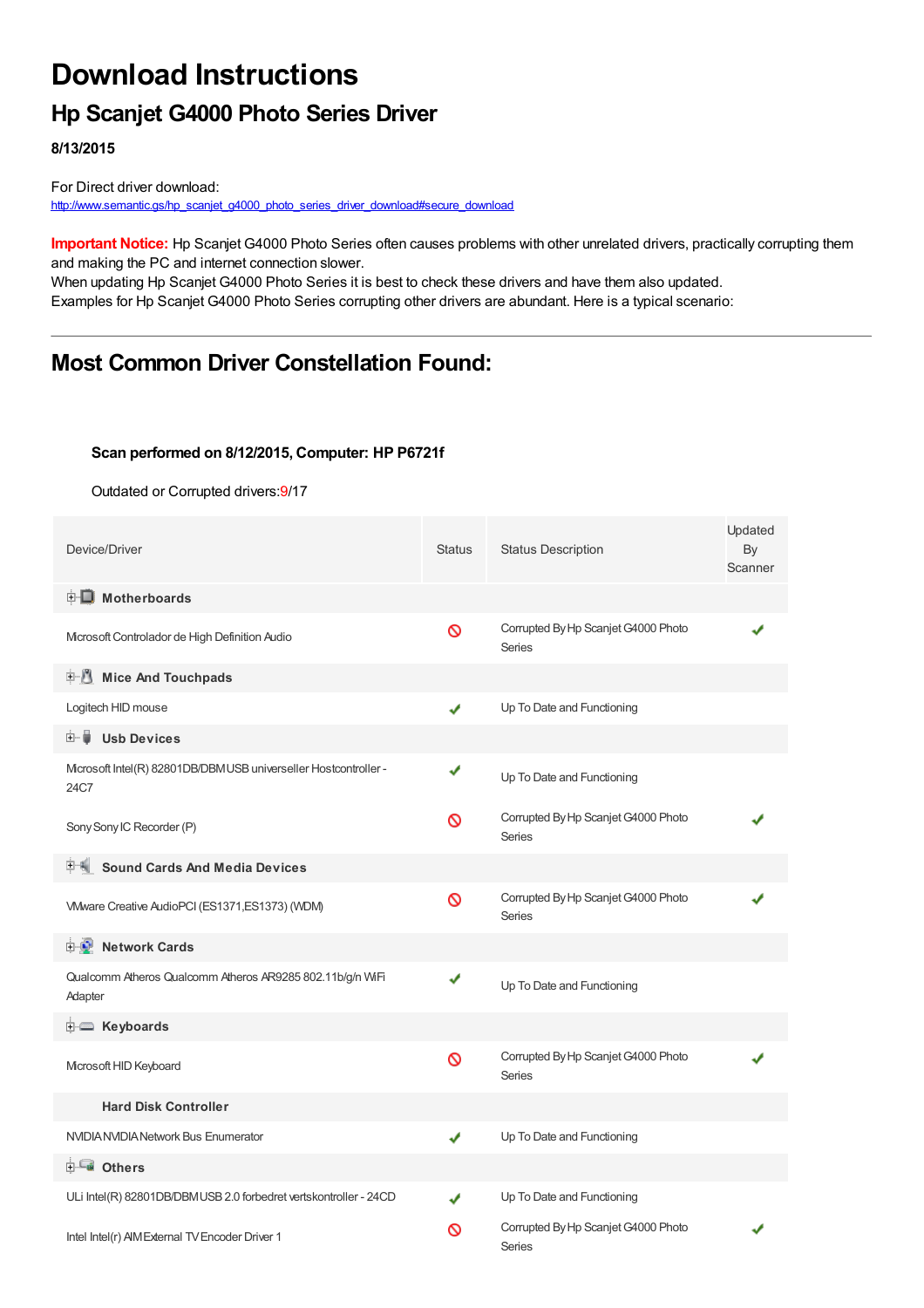| Nokia Nokia C6-00 USB LCIF                    | ଷ            | Corrupted By Hp Scanjet G4000 Photo<br><b>Series</b> |  |
|-----------------------------------------------|--------------|------------------------------------------------------|--|
| <b>E.B.</b> Cameras, Webcams And Scanners     |              |                                                      |  |
| Canon Canon MP160                             | $\checkmark$ | Up To Date and Functioning                           |  |
| Video Cards                                   |              |                                                      |  |
| NVIDIA NVIDIA GeForce GT 630M                 | ଷ            | Corrupted By Hp Scanjet G4000 Photo<br><b>Series</b> |  |
| <b>Devices</b> Input Devices                  |              |                                                      |  |
| Mcrosoft HID-compliant system control device  |              | Outdated                                             |  |
| <b>E-TP</b> Port Devices                      |              |                                                      |  |
| <b>ONDA ONDA USB Enumerator For AT Device</b> | ✔            | Up To Date and Functioning                           |  |
| <b>E</b> Monitors                             |              |                                                      |  |
| Sony Digital Flat Panel (1024x768)            | ଷ            | Corrupted By Hp Scanjet G4000 Photo<br><b>Series</b> |  |
| <b>E-</b> Mobile Phones And Portable Devices  |              |                                                      |  |
| <b>Acer NOKIA</b>                             |              | Up To Date and Functioning                           |  |

# **Hp Scanjet G4000 Photo Series Driver Models:**

| <b>Driver Model</b>                                       | <b>Original</b><br><b>Upload Date</b> | Last<br><b>Modification</b> | <b>Driver File</b>                                                              | <b>File</b><br><b>Size</b> | <b>Most Compatible</b><br><b>Computer Model</b> | <b>Availabilty To</b><br><b>Scanner</b> |
|-----------------------------------------------------------|---------------------------------------|-----------------------------|---------------------------------------------------------------------------------|----------------------------|-------------------------------------------------|-----------------------------------------|
| <b>Hp Scanjet G4000 Photo</b><br><b>Series 1.10769</b>    | 8/20/2014                             | 7/31/2015                   | hp_scanjet_g4000_photo_series-<br>1.10769.exe                                   |                            | 111kb HPD7217M-ABA 533,                         | ✔                                       |
| <b>Hp Scanjet G4000 Photo</b><br><b>Series 40284</b>      | 9/17/2014                             | 8/5/2015                    | 40284.exe                                                                       |                            |                                                 | ✔                                       |
| <b>Hp Scanjet G4000 Photo</b><br><b>Series H201.11.12</b> | 1/26/2015                             | 8/2/2015                    | hp_scanjet_g4000_photo_series-<br>195kb Dell TT 3421,<br>h201.11.12.exe         |                            |                                                 | ✔                                       |
| Hp Scanjet G4000 Photo<br><b>Series 83748</b>             | 1/8/2015                              | 8/5/2015                    | hp_scanjet_g4000_photo_series-<br>42kb Acer Aspire 4253G,<br>83748.exe          |                            |                                                 |                                         |
| <b>Hp Scanjet G4000 Photo</b><br><b>Series 1.10708</b>    | 8/9/2014                              | 8/9/2015                    | hp_scanjet_g4000_photo_series-130kb Sony VPQ229FJ,<br>1.10708.exe               |                            |                                                 | ✔                                       |
| <b>Hp Scanjet G4000 Photo</b><br><b>Series 61.1438</b>    | 8/20/2014                             | 8/2/2015                    | hp_scanjet_g4000_photo_series-<br>83kb HPG5115ch-m<br>61.1438.exe               |                            |                                                 | ✔                                       |
| <b>Hp Scanjet G4000 Photo</b><br><b>Series 21.1396</b>    | 10/30/2014                            | 8/1/2015                    | hp_scanjet_g4000_photo_series-176kb Shuttle SD10,<br>21.1396.exe                |                            |                                                 |                                         |
| Hp Scanjet G4000 Photo<br>Series 61.122.14                | 8/15/2014                             | 8/9/2015                    | hp_scanjet_g4000_photo_series-<br>51kb Acer Aspire AG3731,<br>61.122.14.exe     |                            |                                                 | ✔                                       |
| <b>Hp Scanjet G4000 Photo</b><br>Series 2.11.11.194       | 8/7/2014                              | 8/4/2015                    | hp_scanjet_g4000_photo_series-<br>113kb Sony VPOF1390S,<br>2.11.11.194.exe      |                            |                                                 | ✔                                       |
| <b>Hp Scanjet G4000 Photo</b><br>Series F42278            | 11/1/2014                             | 8/7/2015                    | hp_scanjet_g4000_photo_series-<br>157kb Intel S3420GP,<br>f42278.exe            |                            |                                                 | ✔                                       |
| <b>Hp Scanjet G4000 Photo</b><br><b>Series E70760</b>     | 10/2/2014                             | 8/3/2015                    | e70760.exe                                                                      |                            |                                                 | ✔                                       |
| Hp Scanjet G4000 Photo<br>Series D73780                   | 1/12/2015                             | 8/4/2015                    | appzdb-d73780.exe                                                               |                            | 121kb Sony VPCCW2VFX,                           |                                         |
| <b>Hp Scanjet G4000 Photo</b><br><b>Series 73781.1</b>    | 1/3/2015                              | 8/7/2015                    | hp_scanjet_g4000_photo_series-<br>216kb ASUS G70Sg,<br>73781.1.exe              |                            |                                                 |                                         |
| Hp Scanjet G4000 Photo<br><b>Series T2.1261.12</b>        | 1/5/2015                              | 8/9/2015                    | hp_scanjet_g4000_photo_series-<br>144kb Acer TravelMate 8331,<br>t2.1261.12.exe |                            |                                                 | ✔                                       |
| <b>Hp Scanjet G4000 Photo</b><br><b>Series 22460</b>      | 9/26/2014                             | 8/5/2015                    | r-22460.exe                                                                     |                            | 105kb IBM8189WB2,                               | ✔                                       |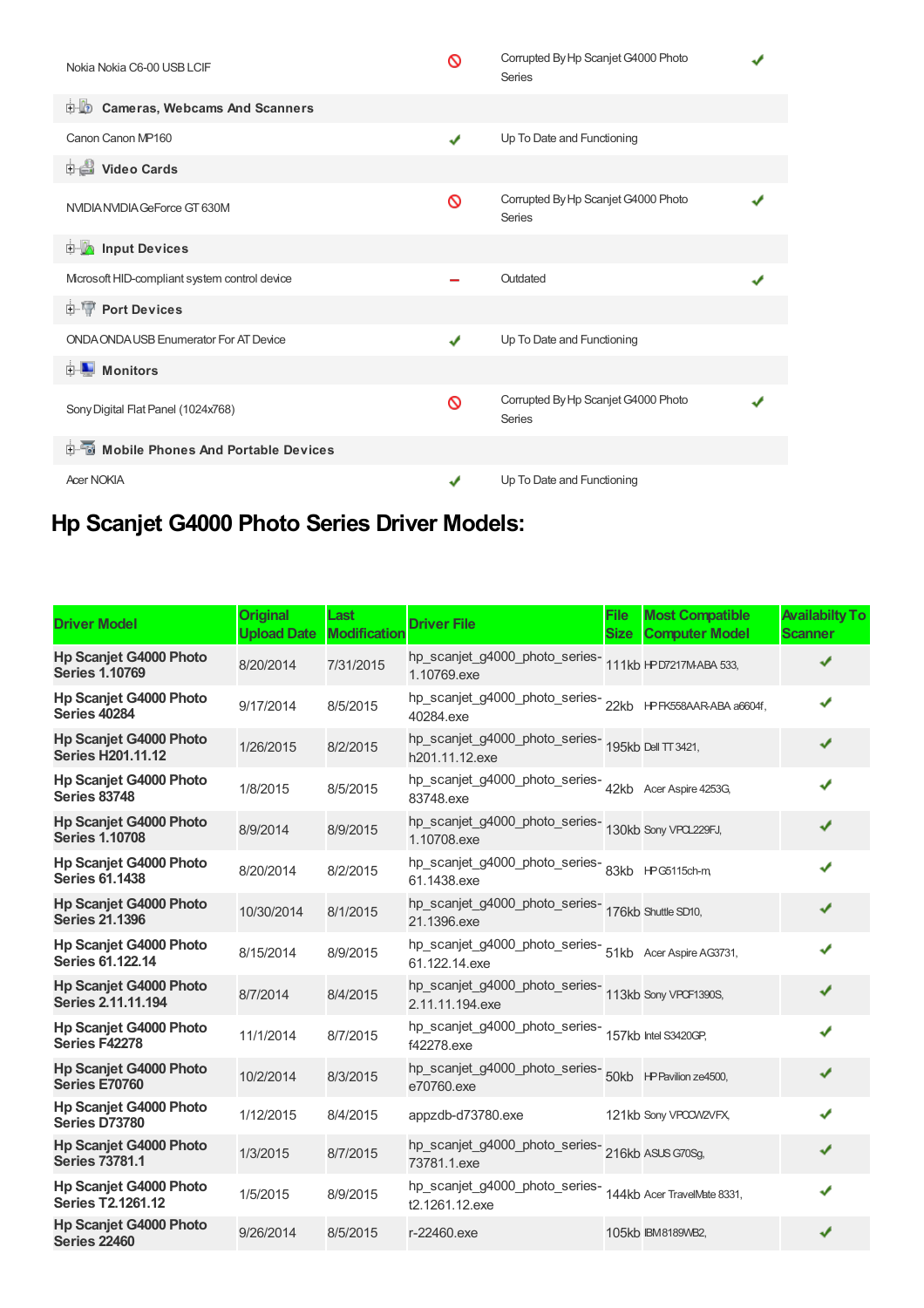| <b>Hp Scanjet G4000 Photo</b><br><b>Series 2.12287</b>    | 8/23/2014  | 8/7/2015  | hp_scanjet_g4000_photo_series-<br>50kb Gateway H5212,<br>2.12287.exe            |                                  | ✔ |
|-----------------------------------------------------------|------------|-----------|---------------------------------------------------------------------------------|----------------------------------|---|
| <b>Hp Scanjet G4000 Photo</b><br><b>Series 72767</b>      | 11/8/2014  | 8/5/2015  | mvkmqxco-72767.exe                                                              | 29kb HP P6622cs,                 | ✔ |
| <b>Hp Scanjet G4000 Photo</b><br><b>Series 42398</b>      | 8/27/2014  | 8/10/2015 | hp_scanjet_g4000_photo_series-<br>42398.exe                                     | 182kb Panasonic CF-19LCRDX6B,    | ✔ |
| <b>Hp Scanjet G4000 Photo</b><br><b>Series 1.10438</b>    | 9/13/2014  | 8/2/2015  | hp_scanjet_g4000_photo_series-<br>199kb Panasonic CF-19LCRDX6B,<br>1.10438.exe  |                                  | ✔ |
| Hp Scanjet G4000 Photo<br>Series O31.11.192.1             | 8/4/2014   | 8/2/2015  | hp_scanjet_g4000_photo_series-<br>o31.11.192.1.exe                              | 211kb HP ER183AA-ABZ m7395.it,   |   |
| <b>Hp Scanjet G4000 Photo</b><br><b>Series 60768</b>      | 10/25/2014 | 8/6/2015  | jtp-60768.exe                                                                   | 36kb Lenovo ThinkPad Z61t,       | ✔ |
| <b>Hp Scanjet G4000 Photo</b><br><b>Series 82606</b>      | 9/23/2014  | 8/3/2015  | hp_scanjet_g4000_photo_series-<br>82606.exe                                     | 65kb Lenovo ThinkPad Edge E530c, | ✔ |
| <b>Hp Scanjet G4000 Photo</b><br><b>Series N71.1874</b>   | 11/26/2014 | 8/9/2015  | hp_scanjet_g4000_photo_series-<br>94kb Notebook RIM2050,<br>n71.1874.exe        |                                  | ✔ |
| <b>Hp Scanjet G4000 Photo</b><br><b>Series 361.12.1</b>   | 9/18/2014  | 8/9/2015  | hp_scanjet_g4000_photo_series-<br>117kb HPDW225A-ABEt475.es,<br>361.12.1.exe    |                                  | ✔ |
| <b>Hp Scanjet G4000 Photo</b><br><b>Series 71.182.16</b>  | 12/1/2014  | 8/7/2015  | cdpwlty-71.182.16.exe                                                           | 128kb ICP/IE IMBA-Q454,          | ✔ |
| <b>Hp Scanjet G4000 Photo</b><br><b>Series 4062.17</b>    | 11/26/2014 | 8/3/2015  | hp_scanjet_g4000_photo_series-<br>4062.17.exe                                   | 213kb HPKC707AA-ABEm9079.es,     | ✔ |
| Hp Scanjet G4000 Photo<br>Series 71.11.122.1              | 7/25/2014  | 8/7/2015  | npvwo-71.11.122.1.exe                                                           | 119kb HPKZ241AA-AR6 p6020l,      | ✔ |
| <b>Hp Scanjet G4000 Photo</b><br><b>Series P1.11.1282</b> | 10/12/2014 | 8/8/2015  | hp_scanjet_g4000_photo_series-<br>p1.11.1282.exe                                | 155kb Packard Bell IMEDIA F5750, | ✔ |
| Hp Scanjet G4000 Photo<br>Series K70660                   | 11/19/2014 | 8/2/2015  | hp_scanjet_g4000_photo_series-<br>109kb NECPCMI25XRZWDSBG,<br>k70660.exe        |                                  | ✔ |
| <b>Hp Scanjet G4000 Photo</b><br>Series 631.101.1         | 12/2/2014  | 8/8/2015  | -631.101.1.exe                                                                  | 82kb HP EP245AA-ABU m7385.uk,    | ✔ |
| <b>Hp Scanjet G4000 Photo</b><br><b>Series 632.121.1</b>  | 2/1/2015   | 8/4/2015  | hp_scanjet_g4000_photo_series-<br>186kb Sony VGNFV463J/B,<br>632.121.1.exe      |                                  | ✔ |
| <b>Hp Scanjet G4000 Photo</b><br><b>Series L43633</b>     | 1/27/2015  | 8/2/2015  | hp_scanjet_g4000_photo_series-<br>211kb Partner D525,<br>I43633.exe             |                                  | ✔ |
| <b>Hp Scanjet G4000 Photo</b><br><b>Series 1.10423</b>    | 9/19/2014  | 8/3/2015  | hp_scanjet_g4000_photo_series-<br>42kb Lenovo ThinkPad T430s,<br>1.10423.exe    |                                  |   |
| <b>Hp Scanjet G4000 Photo</b><br><b>Series F6341.16</b>   | 1/18/2015  | 8/3/2015  | hp_scanjet_g4000_photo_series-<br>141kb lpex LT.G Havre series,<br>f6341.16.exe |                                  |   |
| <b>Hp Scanjet G4000 Photo</b><br><b>Series 221.148</b>    | 8/12/2014  | 8/2/2015  | hp_scanjet_g4000_photo_series-<br>79kb Toshiba Satellite 2455,<br>221.148.exe   |                                  |   |
| <b>Hp Scanjet G4000 Photo</b><br><b>Series 322.102</b>    | 12/2/2014  | 8/3/2015  | hp_scanjet_g4000_photo_series-<br>23kb ARIMA W651DI,<br>322.102.exe             |                                  |   |
| Hp Scanjet G4000 Photo<br><b>Series 1.13760</b>           | 9/12/2014  | 8/3/2015  | hp_scanjet_g4000_photo_series-66kb Sony SVE1113MIRW,<br>1.13760.exe             |                                  | ✔ |
| Hp Scanjet G4000 Photo<br><b>Series Z1.1271.14</b>        | 9/28/2014  | 8/8/2015  | hp_scanjet_g4000_photo_series-<br>79kb LGR470-KR30K,<br>z1.1271.14.exe          |                                  | ✔ |

### **Typical Driver constellation for scanned computers:**

#### **Data derived from 937 scans made on these 637 computers from 9/1/2014 to 7/31/2015:**

Sony VGC-JS15G S, LG LE50-5B142T, Alienware Alienware X51, Sony VPCEB13FG, IBM84822RU, Fujitsu FMLRB7N24, Panasonic CF-30KAP002B, EMachines 5260IT,HPHPPavilion dv5000 ES248EA#ABD,NECPC-LL750RG1B, SonyVGN-AW290Y,HPKE485AA-UUZm9145.ch,Compaq FR604AA-ABFSR5529FR, Foxconn AT-7000 Series, NEC PC-LS150HS1KSG, HP Compaq 615, HP GL333AA-ABZ m8160.it, HP HP Compaq 6710b, LG S1-M402E1, Sony VGN-SZ780U, HP D5468AT-ABA GX768AA, LG R490-K.ARCRE1, HP HP Pavilion zv5000 PN467U#ABA, Acer ATC-603, Gateway E-155CG, Lenovo 3000 J200 Desktop, Sony VPCEA23EN, Lenovo ThinkPad R60, Acer TravelMate 250, HP PY132AA-AB4 a1180d, HP 610-1110es, Gateway MX6027H, ARLT Computer Produkte Mr. Gamer 7-11 R2, HP HP Pavilion dv6-6128ca,HPHPPavilion dv9660 Notebook PC,HPHPE-310t, SonyVPCZ12X9R,NECPC-MY30VBZED,HPCompaq nx9020,NECPC-LL750NSB-YC, SonyPCG-GRX700, IBM2647A5G,Gateway06DT048, SonyVGN-NS240D, Transource RoadRunner NB-IH15G,HPPresario 2200, SonyVPCEB19GX, Lenovo ThinkCentre Edge 72, Intel WIV68105-0268,NECPC-LL770BD, SonyVGN-Z17GN\_B,HPVD019AA-UUWp6110sc,NECPC-GV18YCZR6, SonySVF15215SNB, LGGS50-5FH1,NEC RND61092195, SonyVGN-AW41XH\_Q, LGLGPC, IBM2373WMZ, PanasonicCF-18KH2ZXBC, Toshiba Satellite Pro 6100, SonyVGN-SZ420N, IBM2668G7U, EDsys EHI33220M, Acer TravelMate 8531, AnabelleB Pedra BA10, Acer AX12300-U1801A, NEC VERSAE6300 RNF51118188, AXIOO PICO DJV Model, HP EP187AA-UUZ t3319.ch, IBM682466A, SonyVPCZ12X9R,HPCompaq 516, Shuttle SB62V10, Lenovo ThinkPad L512, Lenovo ThinkPad X60 Tablet, Lenovo ThinkPad SL500c,HP RR496AA-ABU s7710.uk, HP HP Pavilion dv6 VS079EA#UUW, LGR410-L.A2BME8, IBM8307L9U, Haier T5B, HP 23-b232e, Sony VPCW221AX, Sony VPCL22AJ, Sony VGC-RT150DY, Sony80YP67105235,HPHPdc5000 SFF,GatewayS2.WNB03.004, Toshiba SATELLITEC855-1X3,Gateway310 2900297,GatewayMX6627,Clevo W870CU, IBM81387HG, Toshiba SATELLITEC870-181, IBM8189D9G,HPHPProBook 6445b, SonyVGN-SZ79GN\_C, Acer A7600U, SonyVPCEB1E1E, IBM1831W1U, HPGG692AA-ABZs3130.it, SonySVE1113M1RW, Fujitsu FMVL18B, IBMIBMSystem x3400 M3 Server -[7379K3G, Toshiba Satellite A300-1L0, LGLS50-UG5F1, Lenovo ThinkPad X61s, Epson Endeavor NT350,NECPC-VL570AD,HPVS312AA-UUGHPE-025be,HPEG211AA-ABGm7288a, Toshiba Dynabook TX/77MWHYD, Panasonic